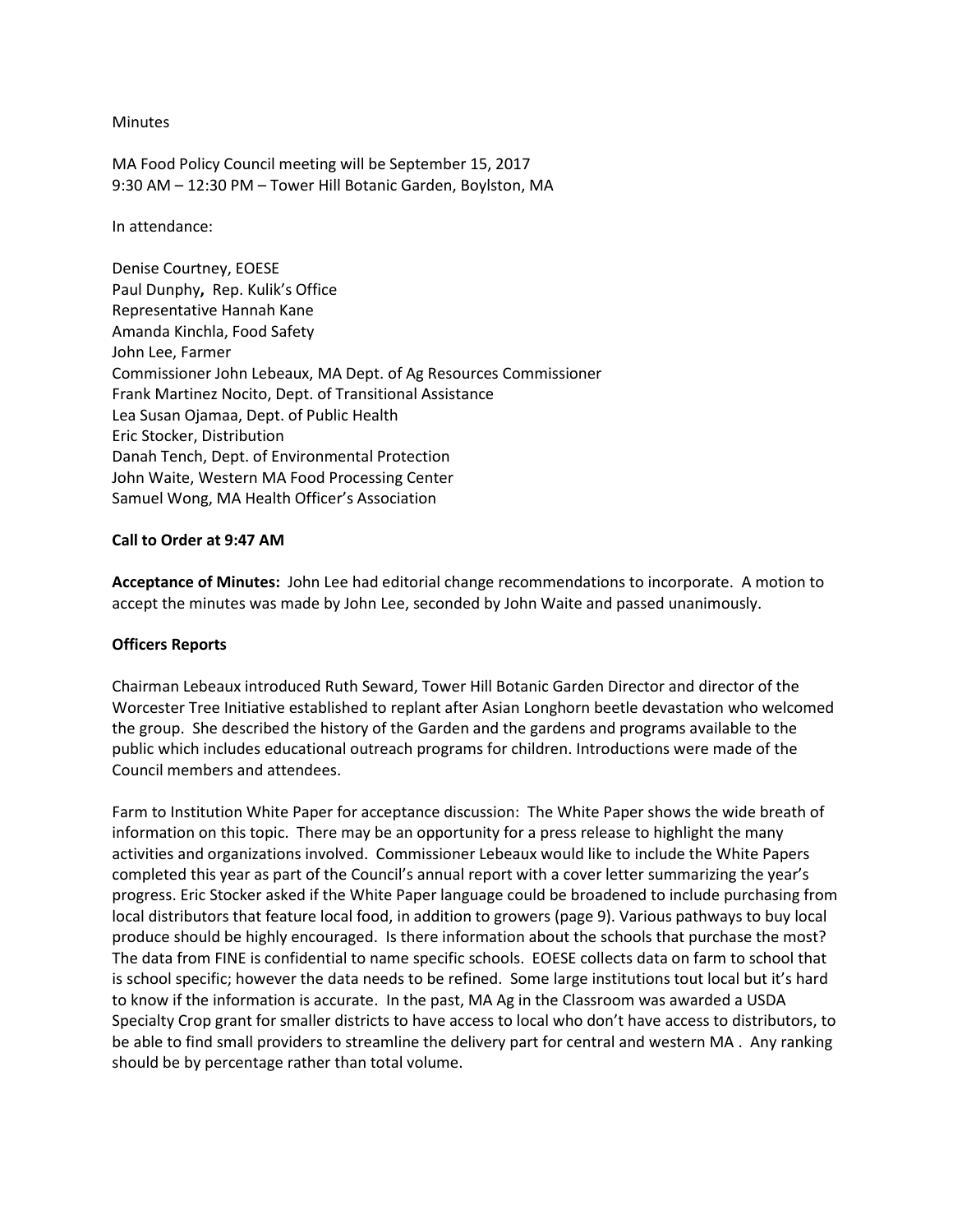What other data is there to prioritize the importance of this economic activity and rank it compared to other options? Information comes from USDA NEASS when MDAR gets an ag economist, it could be a topic to explore. The five year federal census will commence in early 2018, please encourage your contacts to complete the information. The updated White Paper will be available two weeks before the next meeting and it will be on the agenda for action so Council members were asked to promptly respond with any comments in writing.

2018 MA FPC planning informed by member engagement: This will be an agenda item for November. Commissioner Lebeaux plans to meet individually with Council members to discuss ideas for the direction of programs in 2018. An initial conversation with Rep. Kulik started the process. Reviewing the role of the Council and the relationship with the MA Food System Collaboration is an important part of the discussion. From a legislative perspective, state agencies have a separate process for buy-in, compared to the NGO Council members.

### **Program**

**Program focus on education:** This broad goal from the MA Local Food Action Plan is to support expanded educational opportunities for farmers and other food system workers. The current focus is to support Massachusetts higher education, UMass Extension, and vocational technical schools by developing and offering appropriate curricula to meet food system needs. There are 69 action items relating to education in the MA Local Food Action Plan – many wider than this broad goal.

**Phil Korman**, Executive Director, Community Involved in Sustaining Agriculture - Buy Local role programs for grower education: The MA Collation for Local Food and Farms includes nine buy locals groups interacting with 1,800 farms. CISA has a focus on technical assistance programs for farmers except for the topic of growing, which is provided by UMASS. Buy Locals are networked around several mutual topics of mutual interest.

**Jennifer Hashley**, Director, New Entry Sustainable Farming Project: overview of beginning farmer training programs – hands-on, classroom, and incubator farm programs, including Beginning Farmer Network of Massachusetts: This organization is 100% self-funded with a goal of developing and supporting a next generation of farmer.

What can be done to engage the next generation in farming? And how can those who want to farm be supported? Currently, less than 1 % of population is farming. Streamlining farmer training programs is a first step. NESFI has a goal to get at last 1,500 new farmers with 250 on the land in the next 5 years and have a corresponding tract including production courses for beginners, first year startup business plans, which is different from MDAR's business planning for more seasoned businesses. The programs offers  $\frac{1}{2}$ acre of rental land for up 3 years - enough to be overwhelmed or to thrive. If they do well they get more land. There is interest in investment/access to mico capitol as well as a built in marketing component. Another NESFI program includes a food hub, a CSA, food pantries and other partners to build business skills. NESFI is a partner with Land for Good.

The core program is on farming training, especially incubator farm training. Other focuses include local food distribution, support through national programs, a mobile poultry processing unit and the beginning farmer network network which has fluctuated with funding. Work with the Urban Farming Institute and national organizations have supported over 200 farms across the country with webinars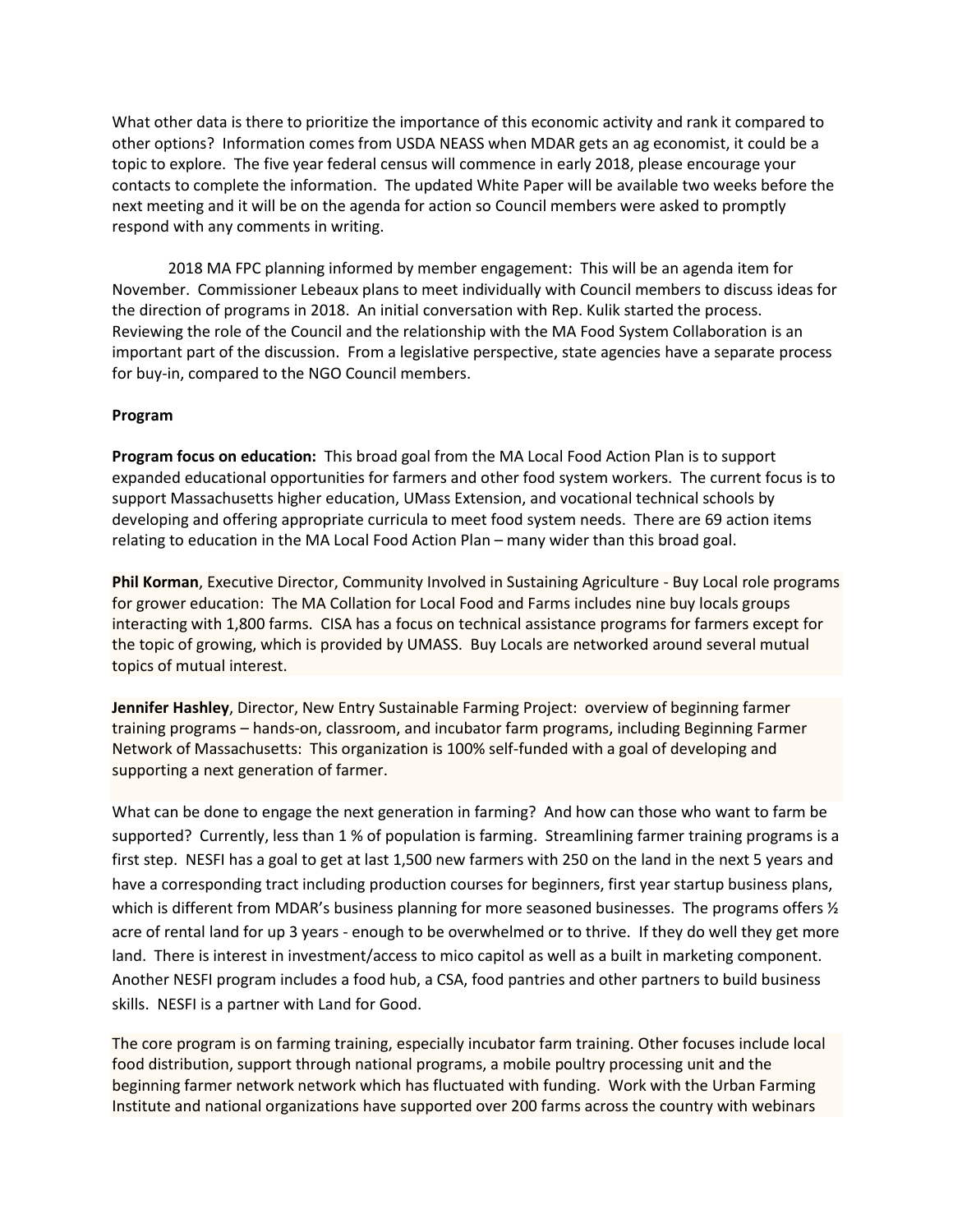and technical assistance. NESFI is launching a federally registered national apprentice program. Currently, some internships do not meet the Department of Labor criteria so farmers have been fined. NESFI is also working on a national tool kit and labor workshop, and will connect with Buy Locals to streamline efforts. The New Entry site has a matrix with resources across the state including strong technical assistance partners and support for existing growers, based on a Beginning Farmer Network survey – including resources and referrals. Land for Good sent information on information relating to access to farmland including the non-farming landowners. FPC has a role and to support policy to ensure access to land.

NESFI funding is about \$1.7M which comes from USDA food system grants, Risk Management sources, and other federal programs and partners. Might NESFI expand into western MA? Things are regional in MA, even though the state is small. Moving statewide would require additional funding. It would be helpful to have a line item in the budget for this type of work.

**Alex Risley Schroeder**, Program Director, Massachusetts Workforce Alliance, Linked Food System Education and Training Creates Jobs and Career Pipelines: The ability to define career pathways can yield a ready workforce. There is an arc of training, education and certification. John Waite provides entry level jobs and hires some staff from manufacturing backgrounds. The WMFPC supports new food business development and then needs to hire workers. Serve Safe training puts them in a position for other jobs. Linking growing with food processing and marketing can lead to full time positions. Amanda Kinchla described a pathway for the student with a culinary degree who crosses over to food science area and has a nexus of relevant experience. Food safety also offers job opportunities.

Early exposure to careers that are not so evident is important. Some groups have elementary programs and others focus on youth including the Food Project and Seeds of Solidarity. Franklin Hampshire Regional Employment Board connects activities for youth. There are Utube videos of jobs in the food system promoted by the Franklin Hampshire Regional Board, even if the work isn't on the farm. Food Works in Holyoke, the New England Center for Arts and Technology and Community Servings have community-based programming. SNAP training is happening at NECAT. Incubator Kitchens can be a first step forward. It's important to identify the required competencies for entry-level food processing jobs. What's the training and what's the job was described?

**David J. Ferreira**, Executive Director of the statewide MA Assn of Vocational Administrators (MAVA) past 10 years - Supporting the Commonwealth's Workforce Pipeline at both the Agricultural and Vocational Technical Schools: Membership includes 55 vocational technical schools including the agriculture schools, serving about 50,000 students, representing about 20% of the state's high schools. There is a focus on all clusters with 46 training programs approved by ESE. The agriculture schools tend to be the smallest with 4-500 students. There is a change in the perception of vocational technical schools, resurgence in interest. These are now schools of choice, particular in Gateway Cities and now there is an access situation without enough room, an issue in the workforce pipeline. The students are coming in with a lot of passion with lots of interest in small animal care and science. There are less kids going directly into the workforce pipeline and more going into secondary education. There are 55 schools that offer culinary art programs, a target audience for food science and for those interested in food science. Academically, it's an all-time high. The high school dropout rate is 1.9% in MA. In the regional vocational technical schools, it's .06 percent. The MA statewide graduation is 86.1% (higher than the national average) but in regional vocational technical schools the rate is 95 percent. The Council should have an upcoming meeting at one of the schools.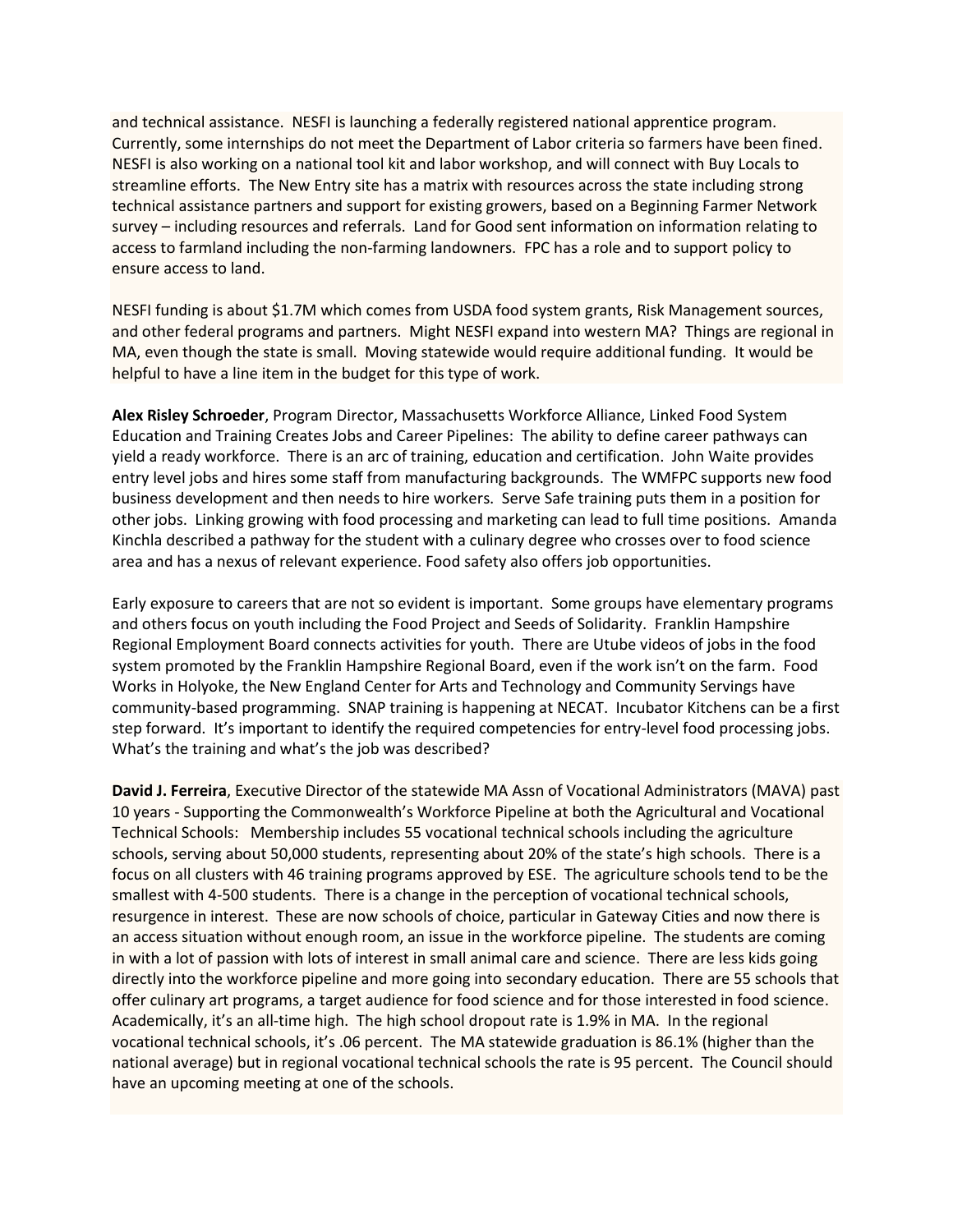Public Comment from Liz O'Gilvie, chair Springfield Food Policy Council: She is working to build a system to encourage children's interest to become farmers or interested in culinary programs, as well as working with foodservice providers to have gardens. An underdeveloped work force could be bolstered by intentional thinking about this pipeline, starting with elementary education. Comment from presenter: The earlier the better, but the curriculum is driven by testing metrics which makes it hard to integrate new things. If it isn't mandated, it's very difficult to get it accomplished.

**Commissioner Lebeaux** shared information from Stockbridge School of Agriculture provided by Wes Autio who was unable to attend. There are 28 programs available. The most popular major is sustainable food and farming which is also available on-line at various levels. Stockbridge is third in the country for agriculture universities. Commissioner graduated from the school in 1948.

**UMASS Extension Panel**: Title: UMass Extension Today and Tomorrow: **Jody Jellison**, Director, UMass Center for Agriculture, Food and the Environment and UMass Extension; **Kathleen Carroll**, Director, UMass Extension Agriculture and Landscape programs; **Lisa Sullivan-Werner**, Director, UMass Extension Nutrition Education Program; **Kathy Cunningham**, SNAP-Ed Multi-Level Specialist, UMass Extension Nutrition Education Program; **Amanda Kinchla**, Extension Assistant Professor, Food Science

Joe Schoenfeld introduced the panel. What is UMASS Extension Today? Kathleen Carroll: Equine is one of the largest sectors but has no educators. There is staff working with greenhouse, vegetable and fruit sectors. UMASS is not able to work with almost half of the industry which is related to hay and animals but does work with almost half of the food/crop producers in MA. Thirty-three percent of overall funding is based on grants. Most of the inquiries and work come from the green industry including landscapers, arborists and home gardeners. Kathy Cunningham and Lisa Sullivan-Werner talked about the Nutrition Education Program which community based, federally funded and highly driven by accountability. Kathy Cunningham works as multilevel specialists to encourage healthy choices. Amanda Kinchla focuses on the Food Safety Modernization Act and how it affects Massachusetts producers and growers. Within Extension, two of the FSMA rules are priority including the Produce Safety Rule PSA) and the Preventive Controls for Human Food (PCQI). In the context of regulation, someone in each operation needs to be trained. PSA is a full day and PCQI is 2.5 days, a huge commitment in terms of developing food safety plans. The regulatory compliance is here, depending on business size and the certification trainings are being implementing this year. With the increase in value-added products, a product development training program has been organized, as well as other support. Research interests are related to food safety and FSMA which also crosses over to the produce side with collaboration with Lisa Keag. There is an upcoming PSA training on Sept. 26<sup>th</sup> at Atlas Farm, South Deerfield.

Moving ahead, comments by Jody Jellison, Director: Support for existing programs is appreciated, however there are many goals identified in the Plan which aren't being met. UMASS has the interest and organizational structure to address opportunities, though there are resource limitations. UMASS Extension federal funding is static with allocations based on a formula related to acreage. State support is also static while at the same time, costs and needs are increasing. Overall there has been a 25% decline in state funding. About half of the operational budgets is from grants, contracts, gifts and revenue but is often targeted without flexibility to meet new needs leading to a shrinking workforce and restricted operational funds. A goal is to leverage base support for priorities including IPM, regulatory education, urban food systems, economic analysis and prioritization of food systems. A specific resource request: 1) Three-year funding for four extension professionals. 2) Extension seat on the MA FPC. 3) Undergraduate food policy fellows. This program is in the beginning stages to place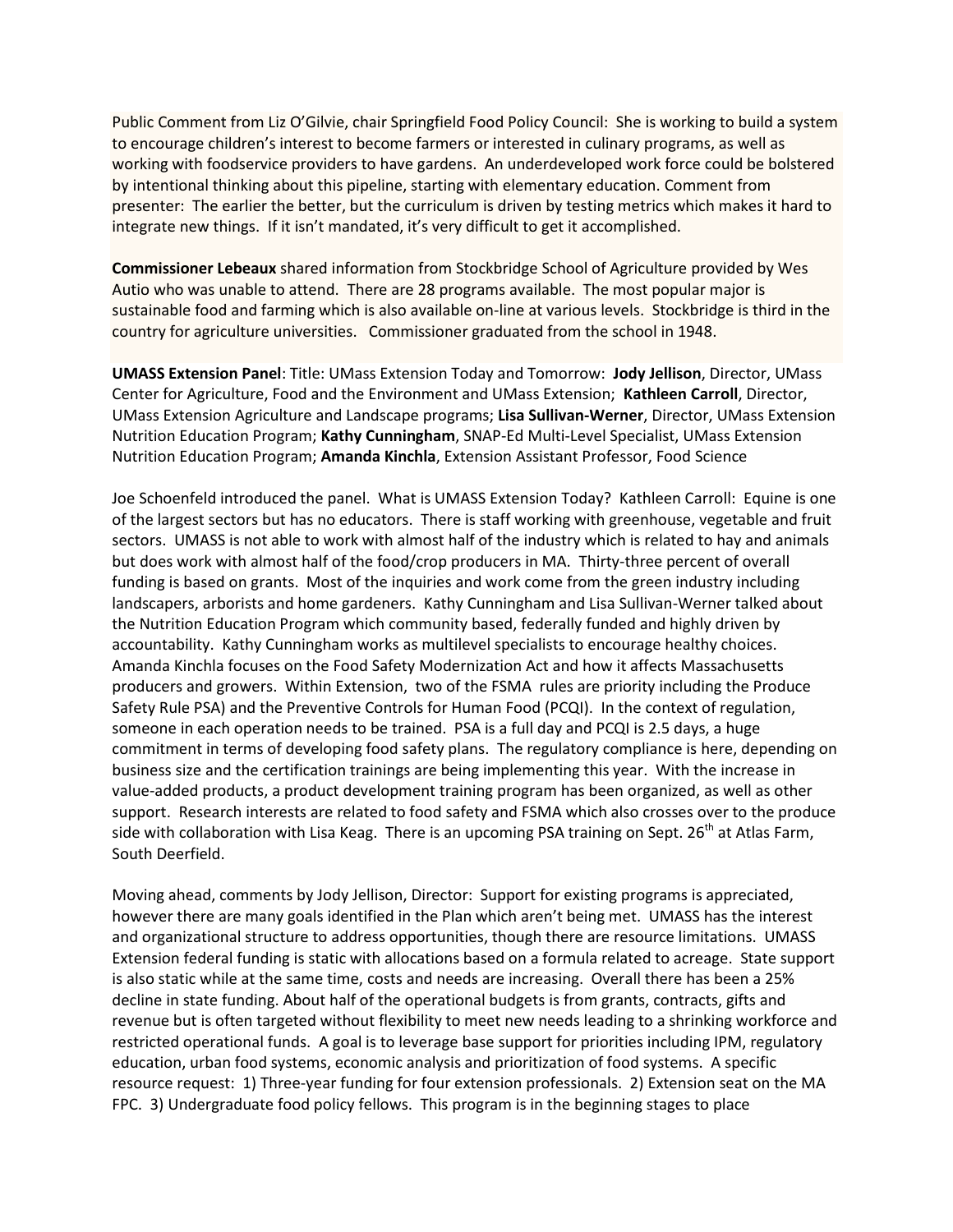undergraduate students as food policy fellow in state agencies or private organizations interested in the interface between the food community and policy.

Public Comment from Liz O'Gilvie, chair Springfield Food Policy Council: These programs are very significant. Springfield plans to have a minimum of food in schools representing local sources (15%) and from less than 50 miles. Foodservice providers must help support the continued support of school gardens, nutrition education programs. MDAR's Urban Ag Program was complemented.

**Commissioner Lebeaux:** Request for attendees to share grower or food worker training programs not previously described.

Betsy Johnson, Springfield Food Policy Council, shared that Community Garden programs are critical for education programs. A representative from Old Sturbridge Village shared that they will have a new charter school and will be acting as the culinary manager. More networking would be of benefit. Joan Squeri shared that the resources discussed are undervalued. Having quantifiable data is an asset for grant writing which could be more robust. Rita Brennan Olsen, MA Partnership for Food Safety Education mentioned that 20 years ago UMASS Extension established the MA Partnership for Food Safety Education which includes representatives of the food system continuum with a wide range of resources on their website hosted by UMASS. Language and literacy barriers are significant in many cases. In addition, education of young people includes agriculture which is very important. MA Ag in the Classroom provides tools and science for this training so their funding is important to train teachers. The Plan included an inventory of training resources which could be helpful to connect educational resources across settings.

## **Old Business**

**New Business: Winton Pitcoff**, Director, MA Food System Collaborative Update. The Collaborative did an inventory of education providers that focus on agriculture. Many collaborate on offerings but most have their own networks. There is a lot of cross over with Buy Locals as a nexus. A few topic gaps include land access, and also levels of trainings and resources. Beginning farmers has been a target but those that have graduated may need additional programming. There was interest in a common website and speakers list, though some are available from New Entry for example. MDAR has a good calendar. NOFA has a good website even if you're not organic. Consumer education wasn't a part of this conversation but 4-H is an amazing way to get youth into the food system. The Collaborative is hiring an outreach and engagement coordinator.

#### **Announcements:**

Eastern State Exposition (Big E) open 9.15.17 - please visit the MA Building!

November 1, 2017: 9:30 – 12:30, MA FPC meeting - Focus on the Healthy Incentives Program. Massachusetts State House, Boston, Room 428

November 17, 2017: Massachusetts Food System Forum, hosted by the MA Food System Collaborative. Doubletree Hotel, Leominster

December 5 – 7, 2017: Community Food Systems Forum, Boston.